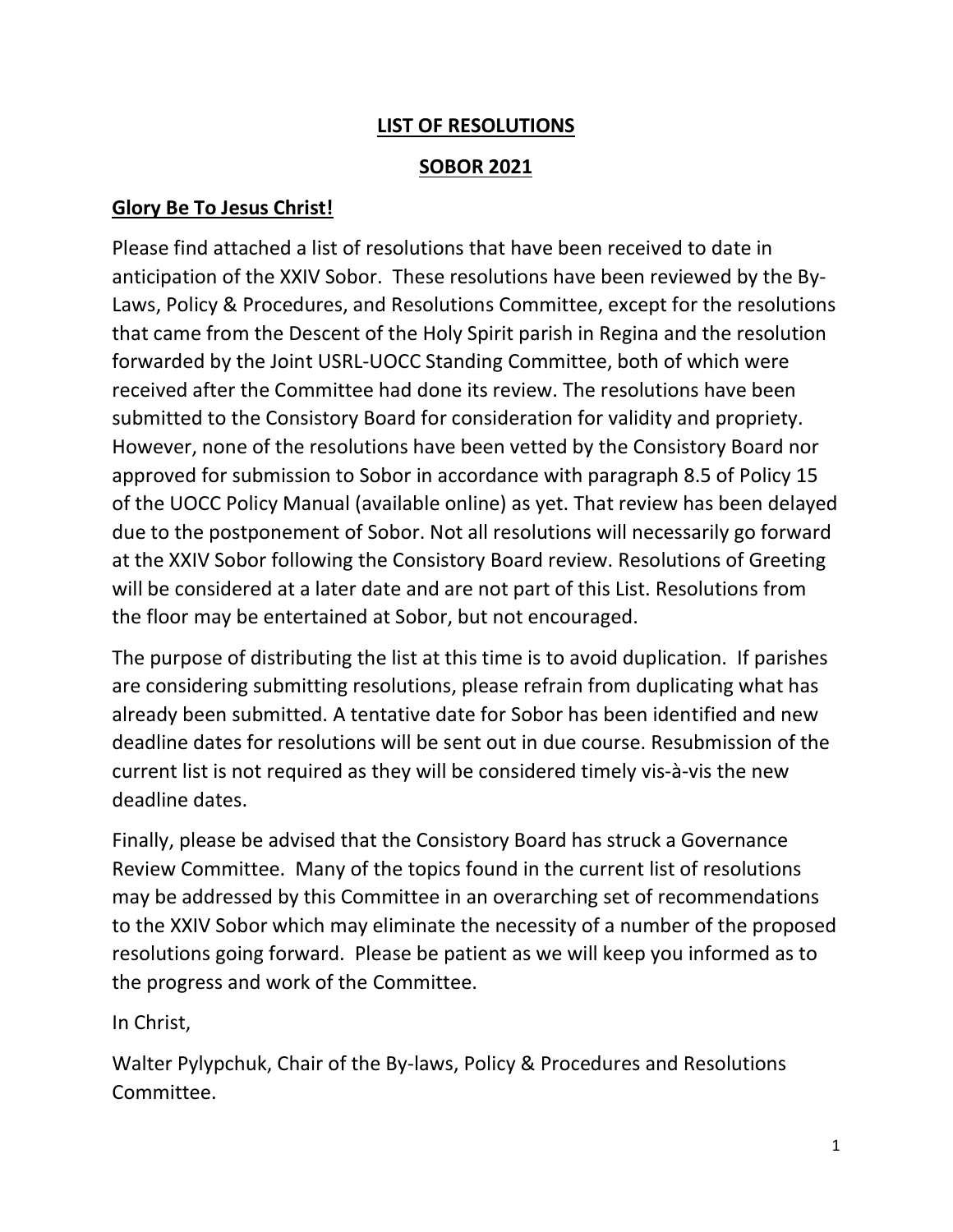| No.               | <b>Description</b>                                                   | Origin                         |
|-------------------|----------------------------------------------------------------------|--------------------------------|
| R1 (See           | Resolution to strike a Governance Review                             |                                |
| also              | Committee and a Metropolitan Succession                              |                                |
| R <sub>14</sub> ) | Committee has been replaced by two motions                           |                                |
|                   | approved by the Consistory Board at its June                         |                                |
|                   | meeting.                                                             |                                |
| R <sub>2</sub>    | Resolution to ratify the actions of outgoing                         | <b>By-Laws Committee</b>       |
|                   | Consistory Board including postponing Sobor,                         |                                |
|                   | holding a virtual Sobor, carrying on activities                      |                                |
|                   | using electronic means and to approve the                            |                                |
|                   | extension of the term of the outgoing                                |                                |
|                   | Consistory Board for one year                                        |                                |
| R <sub>3</sub>    | Resolution to maintain the St. Andrew's College                      | St. Andrew's College           |
|                   | levy @ \$10 per member effective 01/01/2021                          |                                |
|                   | until Sobor 2025                                                     |                                |
| R4                | Resolution to restructure the current funding                        | Lethbridge Parish              |
|                   | formula from levies to a percentage of parish                        |                                |
|                   | income                                                               |                                |
| R <sub>5</sub>    | Resolution to allow/accept cremation and allow                       | Vita and District Parish       |
|                   | clergy to participate in the service and                             |                                |
|                   | interment of cremated remains                                        |                                |
| R <sub>6</sub>    | Resolution to remove general manager duties                          | Holy Trinity Cathedral,        |
| (See              | from the position of Chancellor and that a                           | Saskatoon                      |
| also B7,          | qualified Executive Director be found to carry                       |                                |
| B12)              | out those duties                                                     |                                |
| R7                | Resolution to require the Consistory Board to                        | Holy Trinity Cathedral,        |
|                   | adopt a balanced budget and fiscally responsible                     | Saskatoon                      |
|                   | approach to the management of resources.                             |                                |
| R <sub>8</sub>    | Resolution requiring the Consistory Board to                         | Holy Trinity Cathedral,        |
|                   | prepare a debt reduction plan                                        | Saskatoon                      |
| R <sub>9</sub>    | Resolution that the Consistory Board investigate                     | Holy Trinity Cathedral,        |
|                   | the development of properties owned into                             | Saskatoon                      |
|                   | income producing asset<br>Resolution to continue the Joint USRL-UOCC |                                |
| R <sub>10</sub>   |                                                                      | Joint USRL-UOCC Committee      |
|                   | <b>Standing Committee</b>                                            |                                |
| R11               | Resolution that language use be determined                           | Descent of Holy Spirit, Regina |
|                   | jointly by the local priest and parish                               |                                |
| R <sub>12</sub>   | membership<br>Resolution regarding the date of Nativity be           |                                |
|                   | determined by consensus of the Parish Priest                         | Descent of Holy Spirit, Regina |
|                   |                                                                      |                                |
|                   | and parish membership                                                |                                |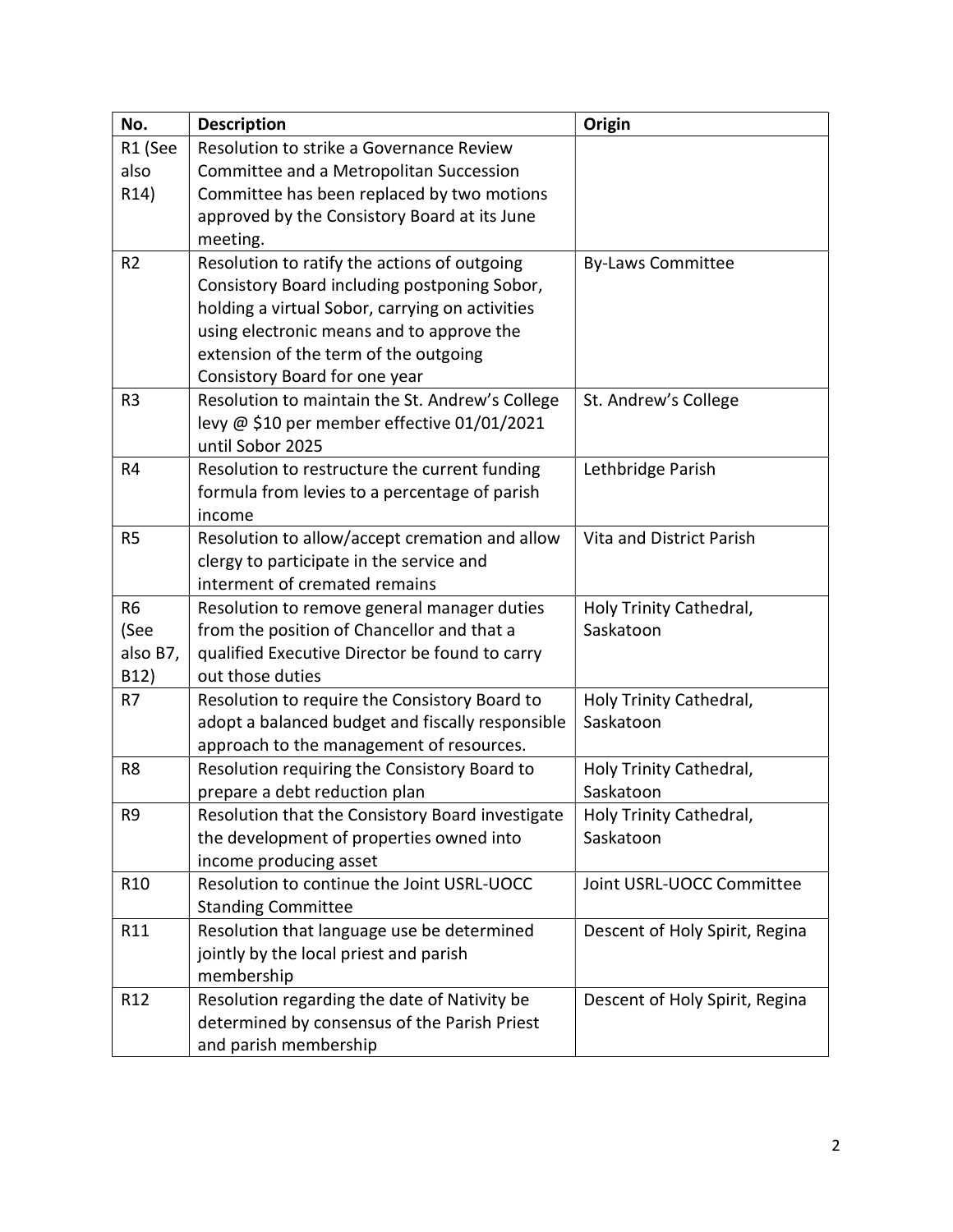| R <sub>13</sub> | Resolution that the title of Metropolitan           | Descent of Holy Spirit, Regina |
|-----------------|-----------------------------------------------------|--------------------------------|
|                 | Emeritus be bestowed on His Eminence                |                                |
|                 | Metropolitan YURIJ following his retirement         |                                |
| R <sub>14</sub> | Resolution endorsing R1 (Now redundant)             | Descent of Holy Spirit, Regina |
| <b>B1</b>       | Resolution to amend By-Laws 5.07, 11.12, 12.03,     | All Saints, Saskatoon          |
| (See            | and 12.08 to remove the requirement for             |                                |
| also B9)        | Metropolitan ratification for temporal decisions    |                                |
|                 | and restrict the requirement for ratification to    |                                |
|                 | resolutions affecting matters of faith, teachings,  |                                |
|                 | dogma or ritual practices                           |                                |
| <b>B2</b>       | Resolution to amend By-Laws 11.02 and 11.06         | All Saints, Saskatoon          |
|                 | to change the composition of the Consistory         |                                |
|                 | <b>Board</b>                                        |                                |
| B <sub>3</sub>  | Resolution to amend By-Laws 11.08 and 12.03         | All Saints, saskatoon          |
|                 | to require the Consistory Board to approve          |                                |
|                 | balanced budgets                                    |                                |
| <b>B4</b>       | Resolution to amend By-Law 11.09 to remove          | All Saints, Saskatoon          |
|                 | the requirement that a clergyman be selected to     |                                |
|                 | fill the position of Chancellor should the position |                                |
|                 | become vacant                                       |                                |
| <b>B5</b>       | Resolution to amend By-Law 12.01 to remove          | All Saints, Saskatoon          |
|                 | the class limitations (clergy and laity) on the     |                                |
|                 | election of the Vice-Chairman, Secretary,           |                                |
|                 | Treasurer, and Assistant Secretary of the           |                                |
|                 | Presidium                                           |                                |
| <b>B6</b>       | Resolution to amend By-Laws 5.01, 5.06, 6.01,       | All Saints, Saskatoon          |
|                 | 7.01,9.02, 11.06, and 15.01 to reduce the           |                                |
|                 | number of Eparchies from three to two.              |                                |
| <b>B7</b>       | Resolution to amend By-Law 12.09 to reduce to       | St. Vladimir's, Calgary        |
| (See            | position of Chancellor to Part-time and to          |                                |
| also R6,        | remove the function of general manager from         |                                |
| B12)            | the Chancellor's position. Resolution to add By-    |                                |
|                 | Laws 12.09.1, 12.09.2 and 12.09.3 to allow for      |                                |
|                 | the hiring of an Executive Director to act as       |                                |
|                 | general manager of Consistory Office operations     |                                |
| B <sub>8</sub>  | Resolution to amend numerous sections of the        | <b>By-Laws Committee</b>       |
|                 | By-Laws to correct grammatical errors, delete       |                                |
|                 | redundant language, delete unnecessary              |                                |
|                 | legalese, ensure consistency in use of language,    |                                |
|                 | to complete omissions and to generally conform      |                                |
|                 | to modern statutory drafting conventions            |                                |
| B <sub>9</sub>  | Resolution to amend By-Laws 11.12 and 12.08         | <b>By-Laws Committee</b>       |
|                 | to deem immediate ratification of resolutions of    |                                |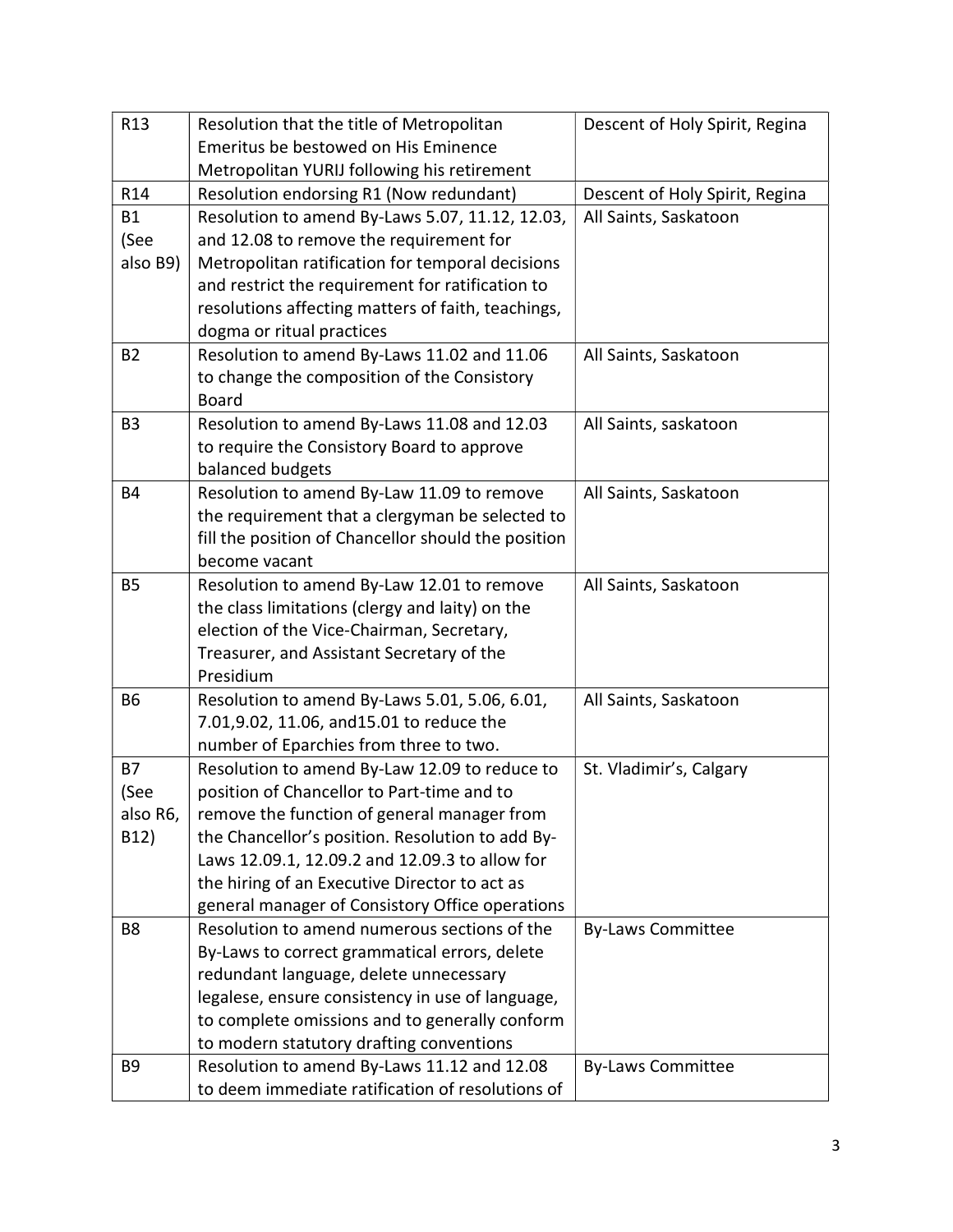| (See       | Consistory Board and Presidium when the             |                          |
|------------|-----------------------------------------------------|--------------------------|
| also B1)   | Metropolitan or his designate is present during     |                          |
|            | the meetings and voices no objections to the        |                          |
|            | resolutions.                                        |                          |
| <b>B10</b> | Resolution to amend By-Law 11.15, and add By-       | <b>By-Laws Committee</b> |
|            | Laws 11.15.1, 11.15.2, 11.15.3, 11.15.4 and         |                          |
|            | 12.05.1 to allow for Consistory Board and           |                          |
|            | Presidium meetings to be carried on using video     |                          |
|            | conferencing and other electronic platform          |                          |
|            | means                                               |                          |
| <b>B11</b> | Resolution to amend By-Laws 6.01, add 6.01.1,       | <b>By-Laws Committee</b> |
|            | amend 15.01, add 15.01.1 and amend 15.02 to         |                          |
|            | give Sobor the flexibility to establish the number  |                          |
|            | of Eparchies as may be required by current          |                          |
|            | circumstances                                       |                          |
| <b>B12</b> | Resolution to amend By-Law 12.09 and add By-        | <b>By-Laws Committee</b> |
| (See       | Laws 12.09.1, 12.09.2, 12.09.3, 12.09.4, and        |                          |
| also B7,   | 12.09.5 to give the Consistory Board the            |                          |
| R6,        | flexibility to reduce the position of Chancellor to |                          |
| B13)       | Part-time and to remove the function of general     |                          |
|            | manager from the Chancellor's position and to       |                          |
|            | hire an Executive Director to act as general        |                          |
|            | manager of Consistory Office operations             |                          |
| <b>B13</b> | Resolution to recommend the approval by             | Holy Trinity, Vancouver  |
|            | Sobor of B12.                                       |                          |
| <b>B14</b> | Resolution to amend By-Law 1 by inserting 1.11      | <b>By-Laws Committee</b> |
|            | to define Official Organ of the UOCC to be any      | (deferred)               |
|            | publication so designated by the Consistory         |                          |
|            | Board including the Church Website                  |                          |
| <b>B15</b> | Resolution to amend By-Law 11.10 and add            | <b>By-Laws Committee</b> |
|            | 11.10.1 to permit meetings of the Consistory        |                          |
|            | Board to be convened on the request of a            |                          |
|            | majority of elected members of the Consistory       |                          |
|            | Board and the make notice of such meetings in       |                          |
|            | the Church official Organ discretionary.            |                          |
| <b>B16</b> | Resolution to add By-Laws 11.18, 11.19, 11.20       | <b>By-Laws Committee</b> |
|            | and 11.21 to provide indemnity to Consistory        |                          |
|            | Board members for carrying out their duties and     |                          |
|            | to obtain and maintain liability insurance to       |                          |
|            | cover the Consistory Board members. (Currently      |                          |
|            | being reviewed by outside counsel)                  |                          |
| <b>B17</b> | Resolution to amend By-Law 4.04 To add "or at       | <b>By-Laws Committee</b> |
|            | the direction of the General Council."              |                          |